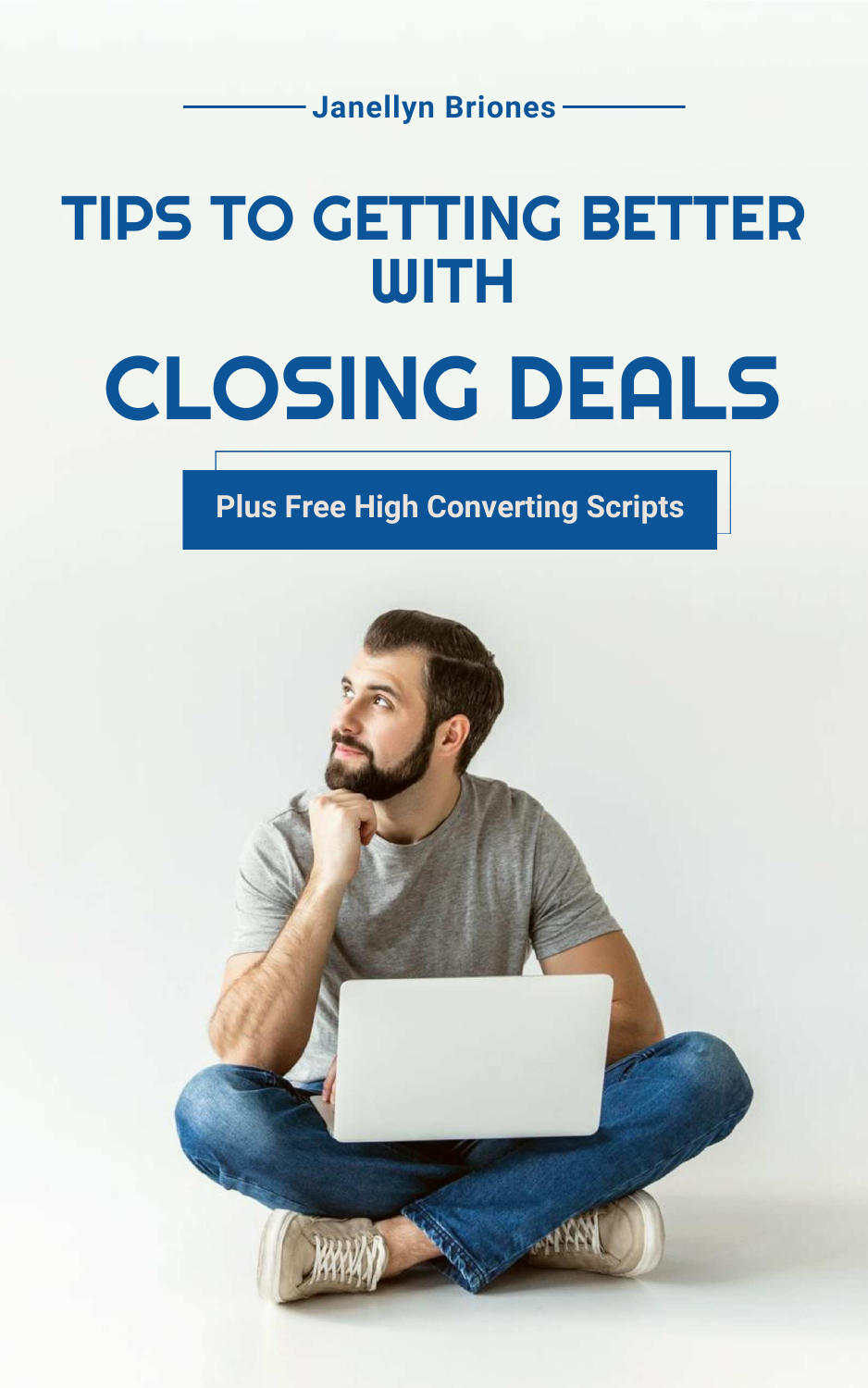Janellyn Briones –

# TIPS TO GETTING BETTER WITH

# CLOSING DEALS

### Plus Free High Converting Scripts



Guide for Freelancers

2020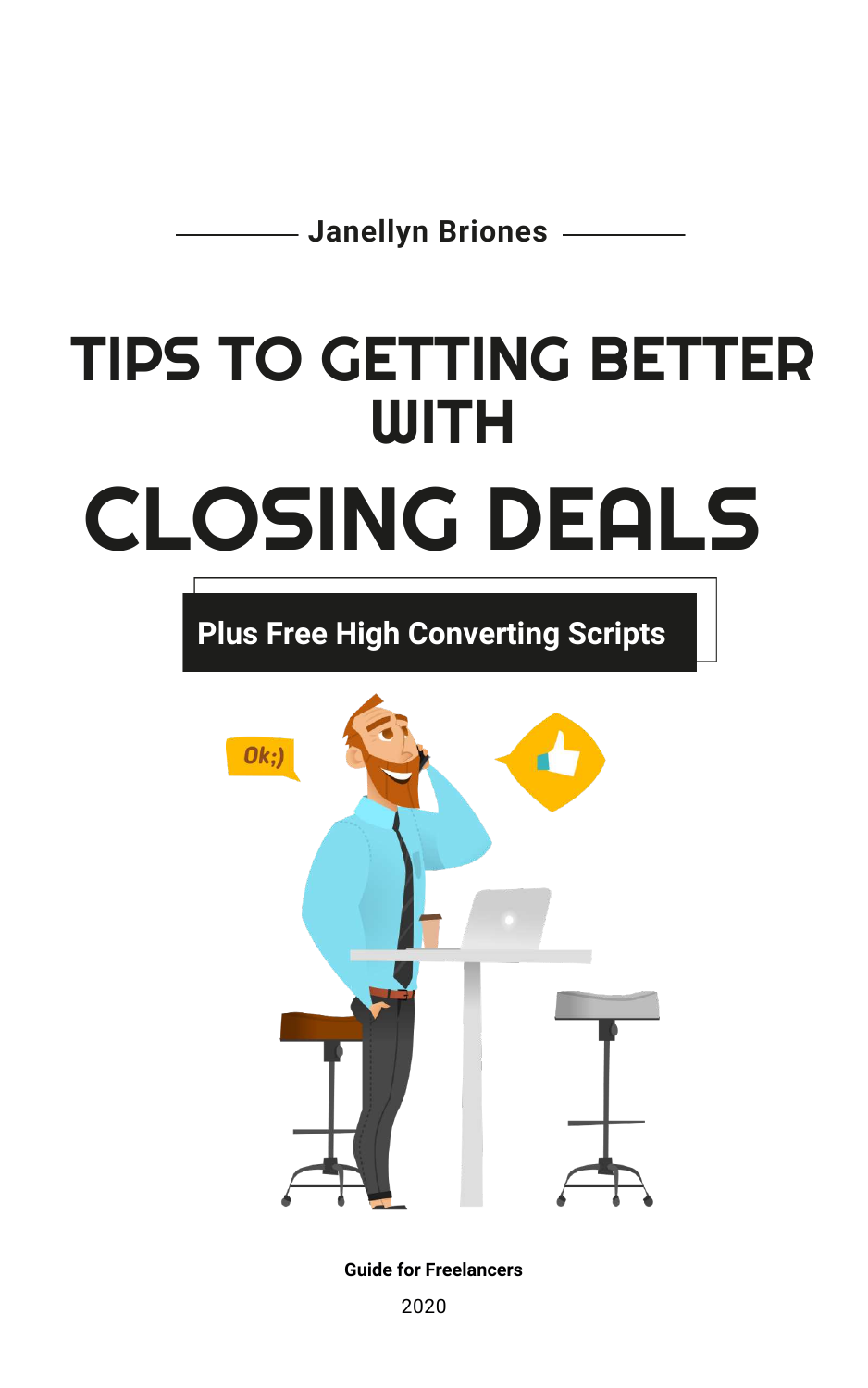

Before you hop on the call

Tips to Getting Better with Closing Deals Plus Free High Converting Scripts

On the call

Sample Script

If prospect did not show up

Sample Script

#### If prospect showed up

Sample Script

If it's a good call Sample Script

Sample Script

#### If it's not a good call Sample Script

#### After the call

Sample Script

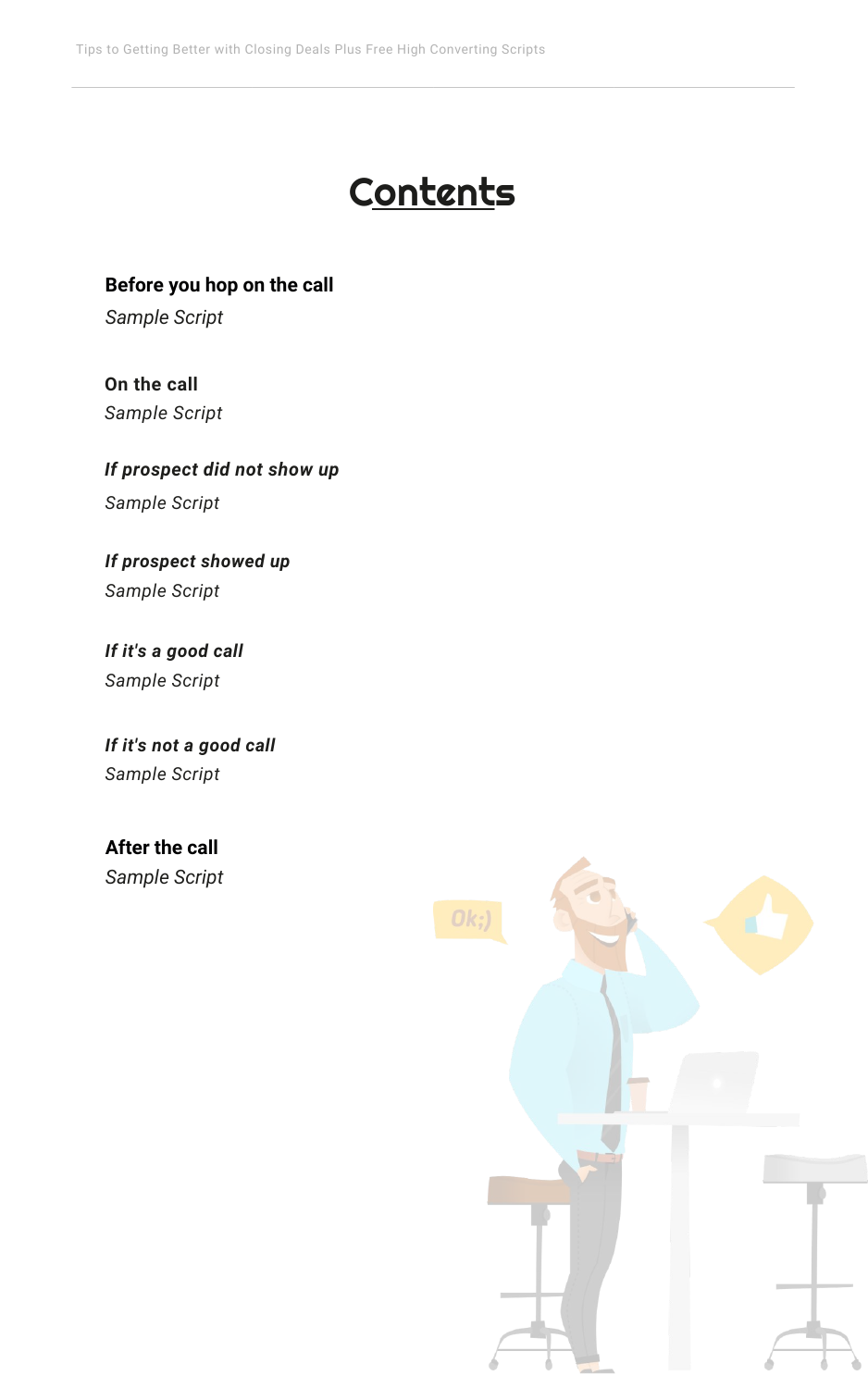Tips to Getting Better with Closing Deals Plus Free High Converting Scripts

## Before you hop on the call



1. Meditate/do yoga/exercise.

2. Have a nice, relaxing bath to clear and refresh your mind.

3. Dress up the way you want (with or without pants, totally up to you), and look professional or smart or fun, regardless if it's a video or just an audio call. "Dressing up the part" as if you already got the job/position you are applying for or as if you have already closed the deal will make wonders to your self-confidence.

4. Place a mirror beside your computer.

5. Watch a funny meme/video 1 hour before the call.

6. Smile or laugh at yourself while looking at the mirror and while watching a funny video.

7. Send a message or email your prospect a

reminder 30 minutes before your call saying how EXCITED you are to speak with him/her.

#### Sample:

Subject line: Our scheduled meeting today

Body of email:

Hey Tom!

Excited to chat with you later, 10:00 am EST!

Speak soon,

Jan

8. Go back to watching a few more funny videos, or play

with your kid/s, or get lots of hugs and kisses from your kids or partner.

9. Ladies, put your lipstick back on after those kisses.

10. Send a message or email your prospect a reminder about your call 15 minutes before the set time, and give your Zoom link.

#### Sample:

<hit Reply from your 1st email>

#### Hey Tom!

 Talk to you later. Here's our Zoom link for your reference - <zoom link>.

 Speak soon, Jan

11. Do a quick read/research about your prospect and his business via his website/LinkedIn profile/Social Media pages, etc.

12. Read their recent posts/articles/blogs so you can prepare some initial conversation topics.

13. Prepare your questions beforehand. Review or modify your questions accordingly

14. Practice reading your questions out loud or to yourself while facing the mirror, or practice with a partner. The important thing here is that you feel comfortable asking or saying them without stuttering or sounding like a robot during the call.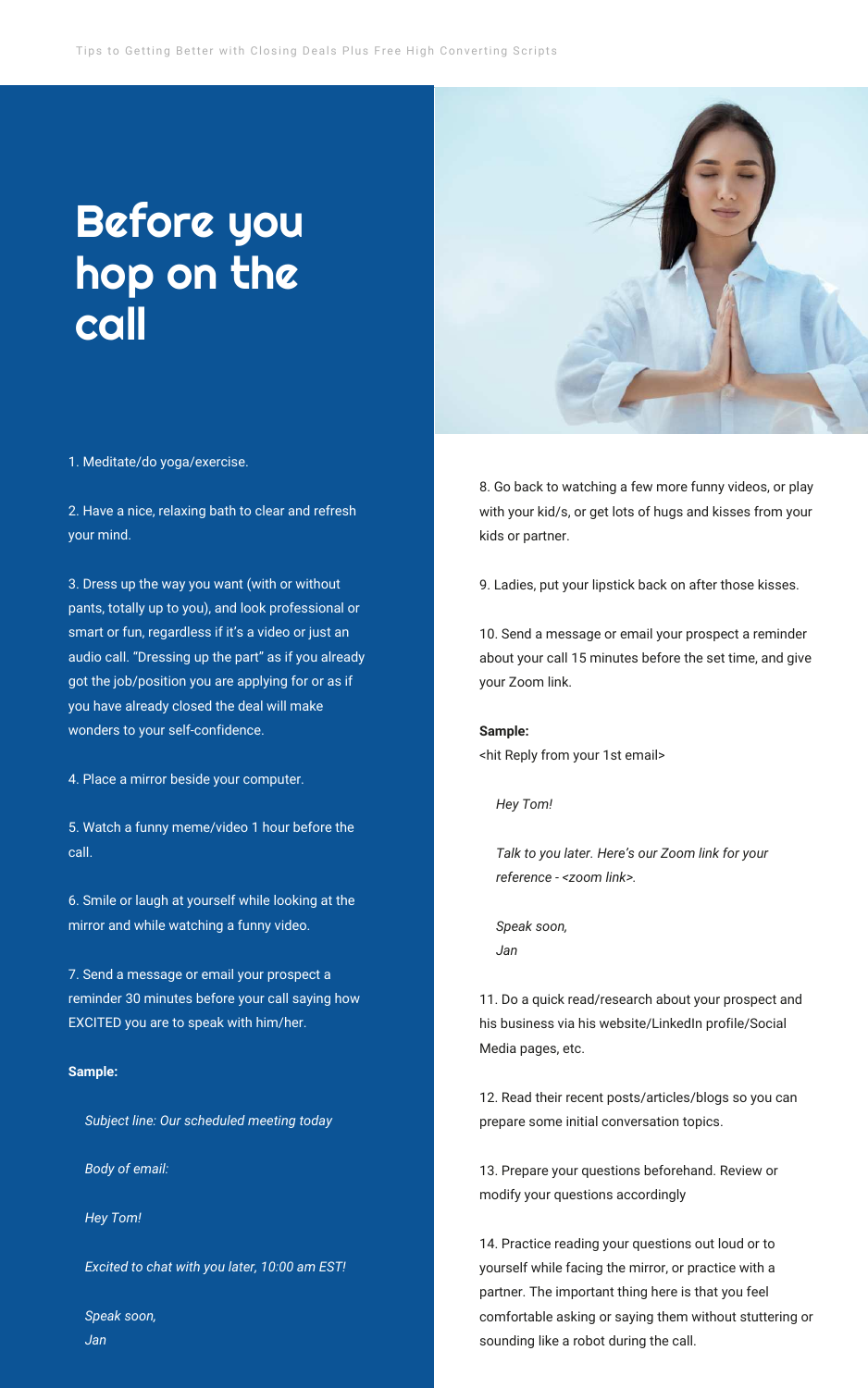15. Be on the call at least 10 minutes before the scheduled time.

16. Message your prospect again telling him that you are ready in Zoom when he is.

Sample:

<hit Reply from your previous email>

Hey Tom!

I'm ready in Zoom when you are.

Speak soon,

Jan

 To access our meeting, use the Zoom link or the Dial-in number included in your invite. Please let me know if you have any questions!

 All the best, Jan

18. Take note of his contact details on your monitoring sheet.

19. Follow up with him after 3 days.

20. Smile as you talk (remember the practice you did earlier? Apply it now). Your voice and tone becomes warmer when you smile.

21. Smiling is contagious. If you sound happy or if you are smiling on the phone, your prospect's mood will shift. He will start to feel comfortable talking with you. As with anything else, don't exaggerate. Don't be too happy or smile too much.

22. Start by asking how his day is going (stay away from asking how's the weather like), and do not just stop on, "How are you?" then abruptly move to the next question.

#### Sample:

 "Hey, Tom! How's your day going?" "Hi, Tom! Glad to see you today! How's your day going?"

# On the call

# If your prospect did not show up...

17. Wait on the call for about 15 minutes while reviewing your prepared questions, or while answering some emails, or while doing some other tasks online. If your prospect doesn't show up, send him another message about missing the call with you and that it's alright that he can still reschedule

on your booking link if he wants to.

#### Sample:

Subject line: Oops! You missed our scheduled call

Body of email:

Hey Tom,

 This is Jan. I hope everything is alright with you. Unfortunately, I wasn't able to connect with you for our scheduled call today. No problem! Feel free to reschedule with me here:

<Booking link>

If your prospect showed up...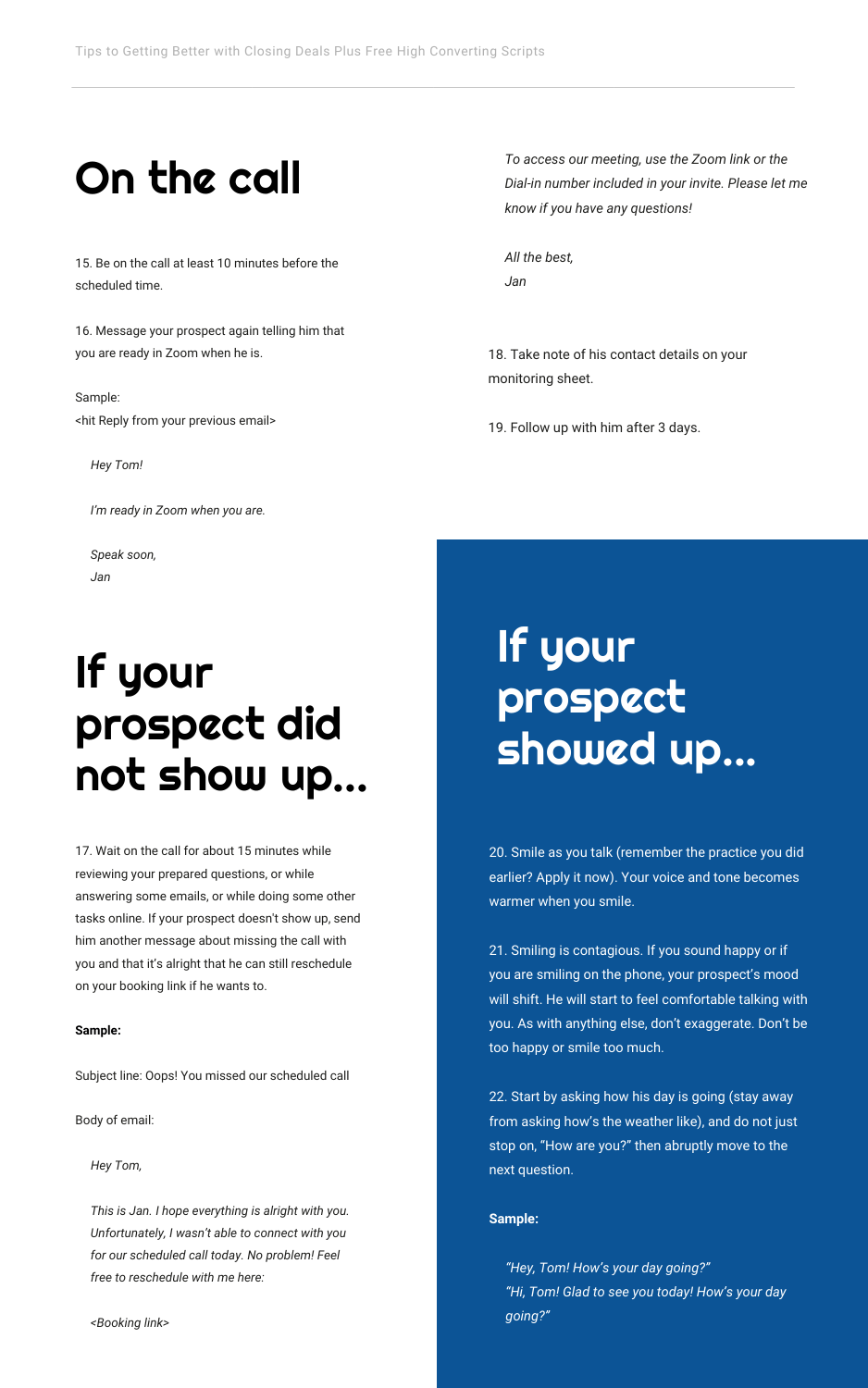23. Really listen to his response at the onset of the conversation. Even if it's an easy question of how his day is going, if you show interest in his answer before you even start the actual reason for the call, he will see you as someone who really hears him rather than someone who is in a rush to pitch a service on the phone.

24. Allow him to talk. When you genuinely listen, you will know what follow up questions you can ask.

25. Pretend as if you don't have a prepared question before the call. If you wrote it down on a sheet of paper or printed it out, pretend as if you don't have it. Do not look at it all the time while he is talking. Listen.

26. Bring up a topic about his recent post/article/blog that you read and like, and say something about it. Be genuine in giving feedback. They will know when you're faking the praises and if you are going over the top or not.

#### Sample:

 "That's great to hear! Oh, you know what, I saw your recent post on LinkedIn about this new product you are launching. Looks amazing! Tell me more about it."

 "Sounds great! I'm doing awesome. Thank you for asking. By the way, I saw a recent blog you wrote, about big companies struggling to switch from office to remote working. You have given a lot of good points in there that I think would be beneficial for your readers."

27. Take control of the conversation. When you feel like you've been taking a lot of time discussing how his day went, pull him back to reality and say the reason why you're both on the call.

#### Sample:

 "Cool! I'm glad by the way that you booked a call with me. We started exchanging some messages on LinkedIn and you somewhat shared some of your own struggles in terms of getting leads for your business. Are you ready now to jump on it and discuss?"

### cal with an ideal client...

28. Since you have prepared some questions, this is the right time to tell him about it so he knows it right away instead of making him see you reading from it.

#### Sample:

 "Great! By the way before we begin, I just want you to know that I prepared a few questions here with me and if I pause, that is only because I will be taking down notes as I listen to you. Would that be alright?"

29. Ask your questions one by one. If he already answered some in advance as he responds to your

first set of questions, do not ask the same question again.

30. Really listen to his response. When you genuinely listen, you will know what to follow up on and you will have a smooth flow of conversation. You might realize that you don't need to ask some of the questions on your list anymore because he has already explained it earlier.

31. When asking about the budget for the project or any monetary topics, it is best to ask for a "ballpark figure" or a "rough estimate" or a range of how much they are willing to spend for this project.

32. If he answers all your questions and you are satisfied with all the information you got, thank him for taking the time out of his busy day to attend to you.

33. Tell him the next step after the call. If you need to draft a strategy document, tell him you'll get back to him with the document after 3 or 5 business days. If you say you'll send a contract or invoice after x number of days, really do it.

If it's a good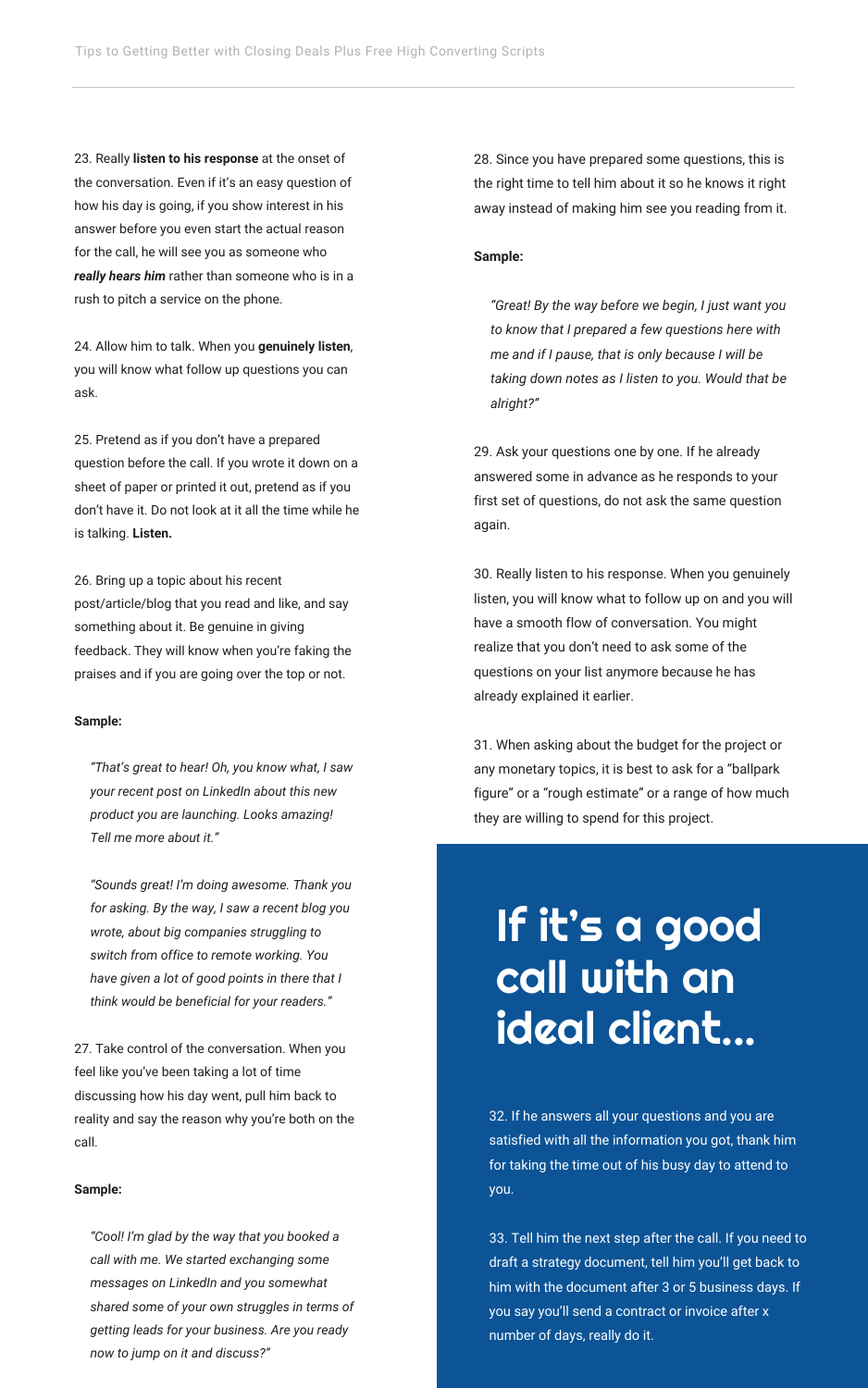34. If he is able to answer all your questions, he has given all important assets that you are looking for to make this working relationship a success, and if you know that you can close the deal over the phone, JUST DO IT. Don't second guess. Close the deal on the phone.

#### Sample:

 "Wow, these are great answers, Tom. How soon do you want to get things done/How soon do you want to start with this project?

(if as soon as possible)

 Then in that case, given all the information you have given me and the solutions that I have to help you out, we can settle with an upfront investment of \$xxx, then \$xxx after xx days/months. How does that sound?

 Awesome! I will draft our contract right after this call then, and I will send it to you right after.

 Really appreciate your time today, Tom. Have a great rest of the week."

37. Trust your gut. If you feel that he is not a good fit for you as a client and that you feel like you won't have a good working relationship with him in the long run, end the conversation early.

#### Sample:

 "It seems like you are hesitant in answering my questions, Tom. I understand, but I just want you to know that your answers will help me figure out if you really need a lead generation specialist and if we are a good fit or not. Since it seems like you do not want to share any information with me, I don't think I am the right fit for you. I greatly

appreciate your time, and have a good day."

38. Relax and watch another fun video, or have a drink.

#### 39. Do not overanalyze why he did not show up.

40. Move on with your day, or connect with new prospects.

41. Play with your kids or cuddle with your partner.

### After the call

If your prospect did not show up...

# If it's not a good call...

35. If he refuses to cooperate/respond or if you felt any hesitation from him, explain that the only reason why you are asking is for you to have an idea of where they are right now in terms of revenue, and so should he decide to move forward working with you, you will have a basis of whether or not your service is helping them increase their revenue or not.

36. If he still refuses to give information the 2nd time, or if he refuses to answer any of your questions properly or answer any at all, consider ending the conversation politely.